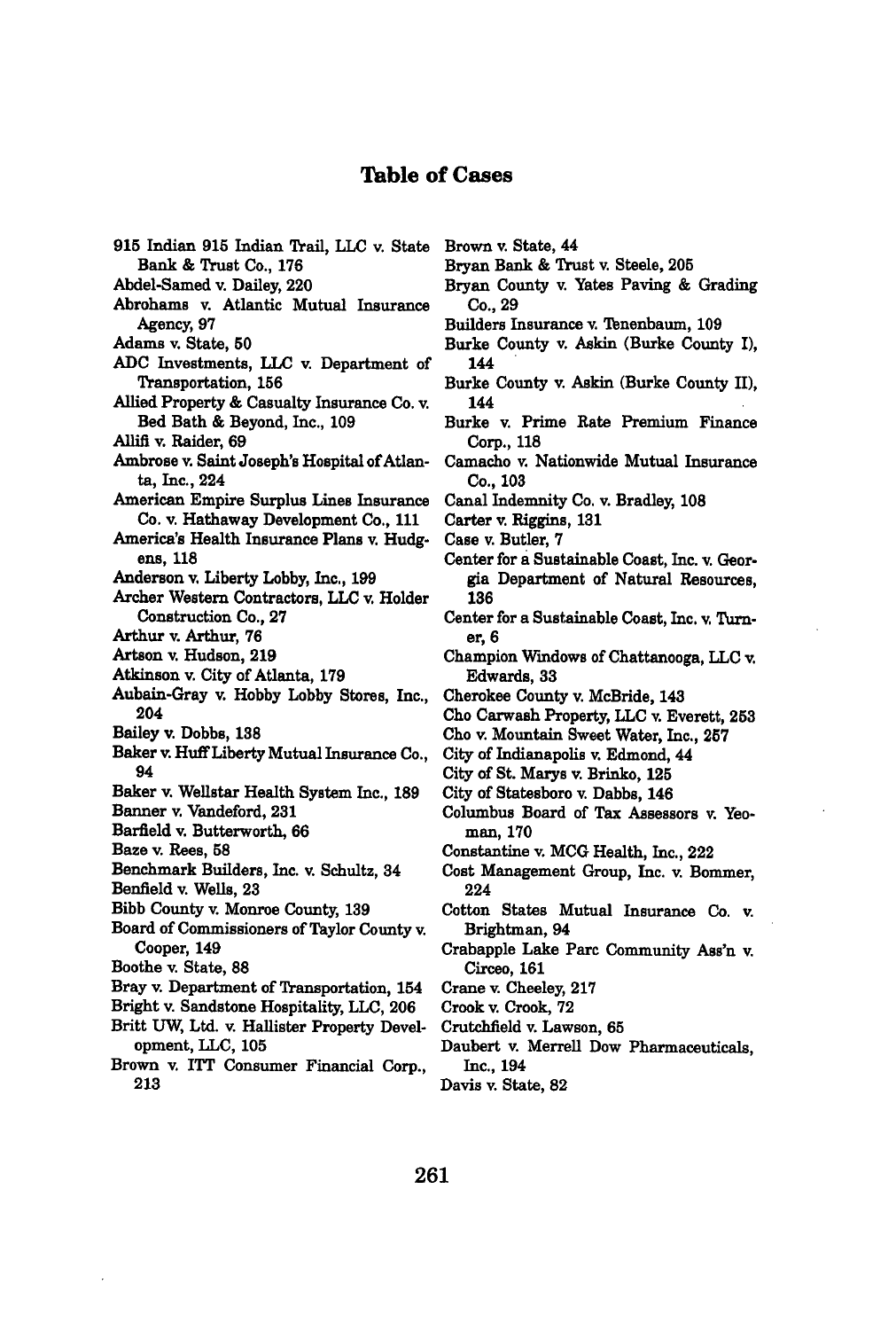- Dawson v. Wal-Mart Stores, Inc., **251**
- DeCay v. Houston, **175**
- Demmons v. Wilson-Demmons, **71**
- Department of Human Resources v. Chambers, 74
- Department of Transportation v. McMeans, **25**
- District Owners Ass'n v. **AMEC** Environmental **&** Infrastructure, Inc., **30,** 214
- Donohoe v. Donohoe, **70**
- Doss **&** Associates v. First American Title Insurance Co., **117**
- Double View Ventures, **LLC** v. Polite, **216**
- Dougherty Equipment Co. v. Roper, **129, 132**
- Dover v. City of Jackson, 146, **213**
- Driscoll v. Board of Regents of the University System of Georgia, 214
- Driver v. Sene, **70**
- Edenfield v. State, **61,** 64
- Eells v. State Farm Mutual Automobile Insurance Co., **99**
- Ellington v. State, **61**
- Emery v. Chattooga County, **155**
- Entrekin v. Friedman, **71**
- Estate of Pitts v. City of Atlanta, **33**
- Estate of Pitts v. City of Atlanta (Pitts I), **251**
- Estate of Pitts v. City of Atlanta (Pitts III), **251**
- FDIC v. Cincinnati Insurance Cos., **115**
- **FDIC** v. Loudermilk, **15**
- **FDIC** v. Skow, **16**
- Federal Deposit Insurance Corp. v. Cameron, **227**
- Ferrell v. Young, **228**
- Fidelity Bank v. Chartis Specialty Insurance Co., **116**
- First Benefits, Inc. v. Amalgamated Life Insurance Co., 21
- Ford Motor Co. v. Conley, **226**
- Ford Motor Co. v. Young, **225**
- Friday v. Friday, 74, **79**
- Fulton County Board of Education v. D.R- .H., **6**
- Fulton County v. City of Sandy Springs, **158**
- Garcia v. Shaw Industries, Inc., 249
- Georgia Department of Corrections v. Couch, **7, 10, 217**
- Georgia Department of Corrections v. Developers Surety **&** Indemnity Co., **11, 32**
- Georgia Department of Natural Resources v. Center for a Sustainable Coast, Inc., **7, 135**
- Georgia Department of Revenue v. Moore, **5**
- Georgia Farm Bureau Mutual Insurance Co. v. T **& G** Enterprises, Inc., **113**
- Gliemmo v. Cousinea, **199**
- Goodwin v. Allstate Insurance Co., **111**
- Grant v. State, 84
- Gravitt v. Bank of the Ozarks, 2
- Greater Atlanta Home Builders Ass'n v. City of McDonough, 145, **213**
- Hankla v. Postell, **191,** 224
- Hasty v. Castleberry, 234, 241
- Hayes Lemmerz International-Georgia, Inc. v. Punch Property International **NV, 165**
- Heritage Healthcare of Thccoa v. Ayers, **258**
- Herren v. Mitchell Electric Membership Corp., **163**
- Herren v. Sucher, **23**
- Hoover v. **Maxum** Indemnity Co., **107**
- Hope Electric Enterprises, Inc. v. Schindler Elevator Corp., **31**
- Hospital Authority of Clarke County v. Geico General Insurance Co., **96, 228**
- Houston v. Wal-Mart Stores East, L.P., **206**
- Howland v. Wadsworth, **203**
- Hull v. WTI, Inc., **218**
- Humphrey v. Morrow, **55**
- Humphrey v. Nance, **51, 52**
- Humphrey v. Walker, **51,** 54, **59**
- HWA Properties, Inc. v. Community & Southern Bank, 164
- IBM v. Evans, **9**
- IBM v. Georgia Department of Administrative Services, **135**
- Insituform Technologies, **LLC** v. Cosmic TopHat, **LLC,** 24
- **J.N.** Legacy Group, Inc. v. City of Dallas, **178**
- Jackson v. City of College Park, 149
- James v. James, **72**
- Johnson v. Omondi, **197,** 220
- Jones v. Morris, **162**
- Kautz v. Powell, **138**
- Keenan v. Plouffe, **223**
- Kemper v. Brown, **227**
- Kennedy v. Louisiana, **61**
- Khan v. Landmark American Insurance Co., 102
- Kim v. First Intercontinental Bank, 174
- Kroger Co. v. Schoenhoff, **208**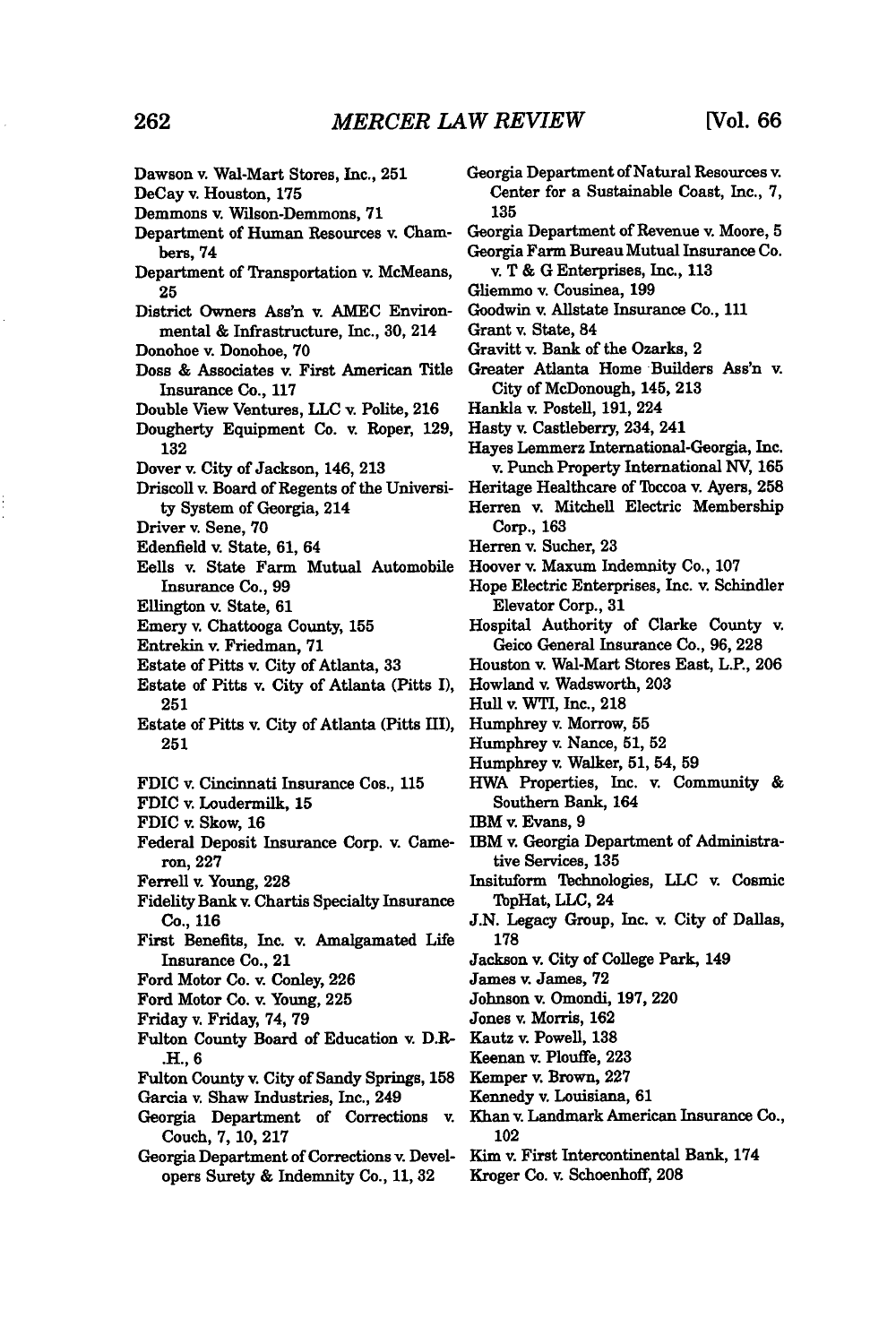- LaFontaine v. State, 44
- Lam v. Allstate Indemnity Co., 112
- Lamar v. **All** American Quality Foods, Inc., **207, 229**
- Lankford v. State Farm Mutual insurance **Co., 100**
- Latimore v. State, **90**
- Lavelle v. Laboratory Corp. of America, 194
- Leslie v. Doe, **87, 99**
- Magnetic Resonance Plus, Inc. v. Imaging Systems International, **35**
- Mandt v. Lovell, **68**
- Manker v. Zurich Services Corp., **106**
- McAdoo v. Metropolitan Atlanta Rapid Transit Authority, 254
- **MCG** Health, Inc. v. Kight, **95,** 221
- **MCG** Health, Inc. v. Owners Insurance Co., **95, 222**
- McGraw v. **IDS** Property & Casualty Insurance Co., **98**
- McKnight v. Dougherty County, **127**
- McLeod v. Clements, **160**
- Metropolitan Atlanta Rapid Transit Authority v. Thompson, **255**
- Miles v. Payne, **77**
- Miller County Board of Education v. McIntosh, **3**
- Miller v. City Views at Rosa Burney Park **GP, LLC, 130**
- Miller v. **GGNSC** Atlanta, **LLC, 29, 213**
- MLR Investment Group, **LLC** v. Pate Insurance Agency, Inc., **113**
- Moore v. Moore, **76**
- Morris v. Morris, 242
- Mortgage Alliance Corp. v. Pickens County, 184
- Mossy Dell, Inc. v. AB&T National Bank (In re Beauchamp), **19**
- Muhammad v. Massage Envy of Georgia, Inc., **217**
- National City Mortgage Co. v. Tidwell, 22 Nazario v. State, 47
- 
- Newton Timber Co., L.L.L.P. v. Monroe County Board of Tax Assessors, **169**
- Newton v. Ragland, **227**
- Noble Parking, Inc. v. Centergy One Associates, **LLC, 186**
- O'Dell v. Mahoney, **129**
- Olde Tbwne Tyrone, **LLC** v. Multibank 2009-1 CRE Venture, LLC, 2
- Owens v. Hill, **57**
- Pack v. Mahan, **173**
- Piedmont Office Realty Trust, Inc. v. XL Specialty Insurance Co., **117** Pinder v. H&H Food Services, LLC, **207** Pirkle v. Quiktrip Corp., **206** Porche v. Noriega, **172** Potts v. State, **61** Primary Investments, **LLC** v. Wee Tender Care III, Inc., 21 Ray v. Hann, **68** Reed v. Carolina Casualty Insurance Co., **215** Reeves v. State, **85** Reid v. Metropolitan Atlanta Rapid Transit Authority, 249 Reliance Trust Co. v. Candler, 233, 239 **RES-GA LJY, LLC** v. Y.D.I., Inc., **165** Riddell v. Riddell, 74
- Rivera v. Rivera, 76
- Rollins v. Rollins, 20, 222
- Royal v. Pulaski State Prison, 252
- Rutter v. Rutter, **67**
- Sahibzada v. Sahibzada, 70
- Scarborough v. Hunter (Scarborough I), 141
- Scarborough v. Hunter (Scarborough I1), 141
- Sears v. Humphrey, **51, 52, 59,** 60
- Sears v. Upton, **52,** 61
- Sentinel Insurance Co. v. Action Stop, LLC, **105**
- Sermons v. Agasarkisian, 163
- Shekhawat v. Jones, 223
- Siegel v. Park Avenue Condominium Ass'n, **203**
- Sims v. First Acceptance Insurance Co., **107**
- Smith v. Harris, **192**
- Smith v. Smith, **78**
- Smith v. SunTrust Bank, 234, **235**
- Southern General Insurance Co. v. Holt, 94
- Spectera, Inc. v. Wilson, **119**
- **SPH** Glynn, **LLC** v. Glynn County Board of Tax Assessors, **171**
- St. Paul Mercury Insurance Co. v. Miller, 114
- St. Simons Waterfront, **LLC** v. Hunter, Maclean, Exley **&** Dunn, **P.C., 17, 218**
- Stanley v. State, 61
- State v. Newton, 46
- State v. Worsley, **51, 52, 63**
- Stokes v. Hill, **219**
- Straughter v. **J.H.** Harvey Co., **209**
	- Strickland v. Washington, **59**
	- Strunk v. Strunk, **73**
	- Sullivan v. Sullivan, **77**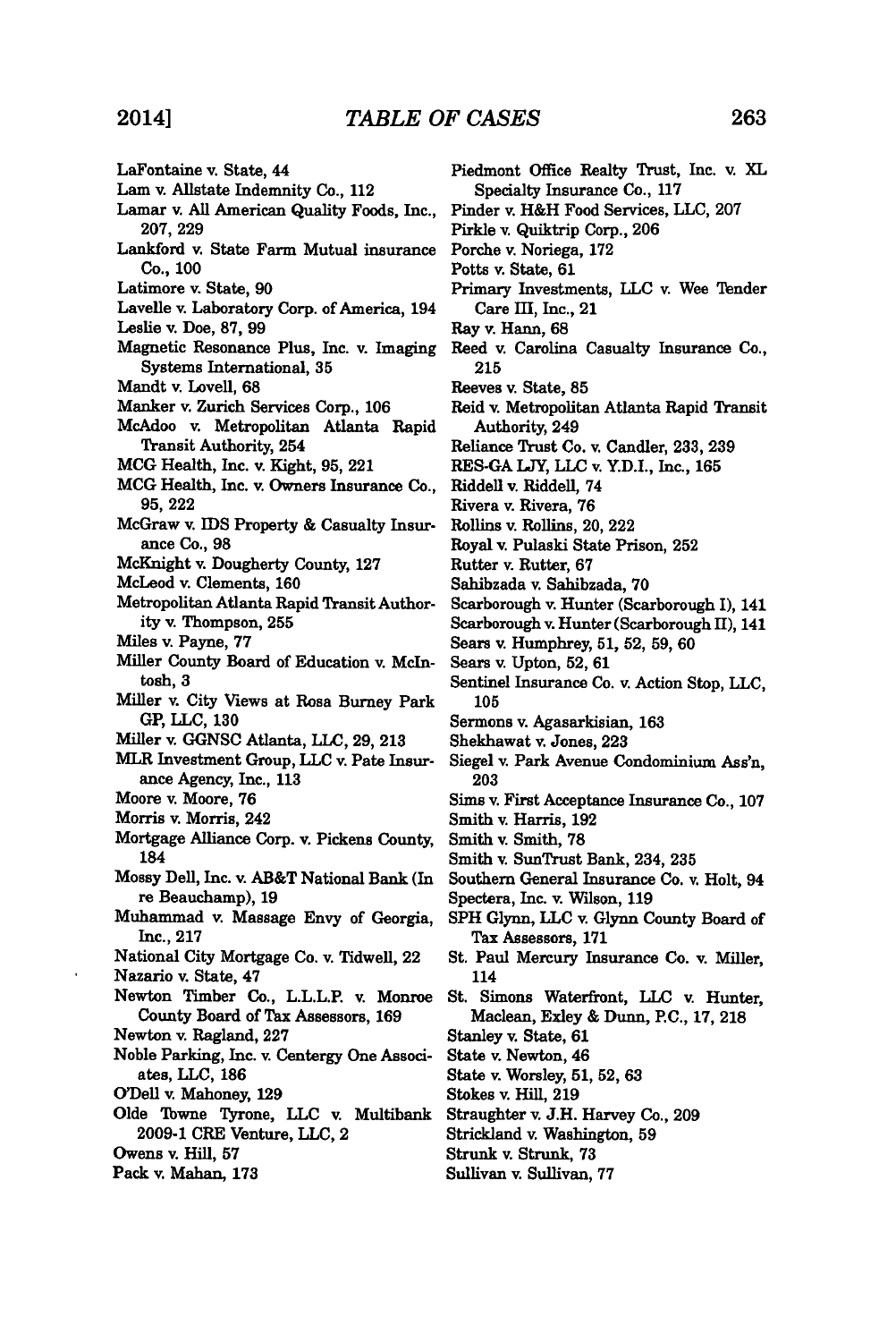- Taylor Morrison Services, Inc. v. HDI-Gerling America Insurance Co., 31, 310
- Taylor v. Thunderbird Lanes, LLC, 204
- Technical College System of Georgia v. McGruder, **256**
- Terrell County Board of Tax Assessors v. Goolsby, **168**
- Thunderbolt Harbour Phase II Condominium Ass'n v. Ryan, **33**
- Tiller v. State Farm Mutual Automobile Insurance Co., **95**

Toombs v. Acute Care Consultants, Inc., **193**

- Trinity Outdoor **LLC** v. Central Mutual Insurance Co., **117**
- Turner County v. City of Ashburn, 147
- Wade v. Allstate Fire **&** Casualty Co., **101, 223**
- Walker v. City of Homerville, **126**
- Weeks v. Weeks, **79**
- Wellons, Inc. v. Lexington Insurance Co., **108**
- Wellstar Health System, Inc. v. Jordan, **189**
- White v. Howard, **75**

Williams v. State, 45

Williamson v. Williamson, **72**

- Wilson v. Automobile Insurance Co., **97**
- World Harvest Church, Inc. v. GuideOne Mutual Insurance, Co., **107**
- Zheng v. New Grand Buffet, Inc., 247

 $\frac{1}{3}$ 

Ziyad v. EI-Amin, **79**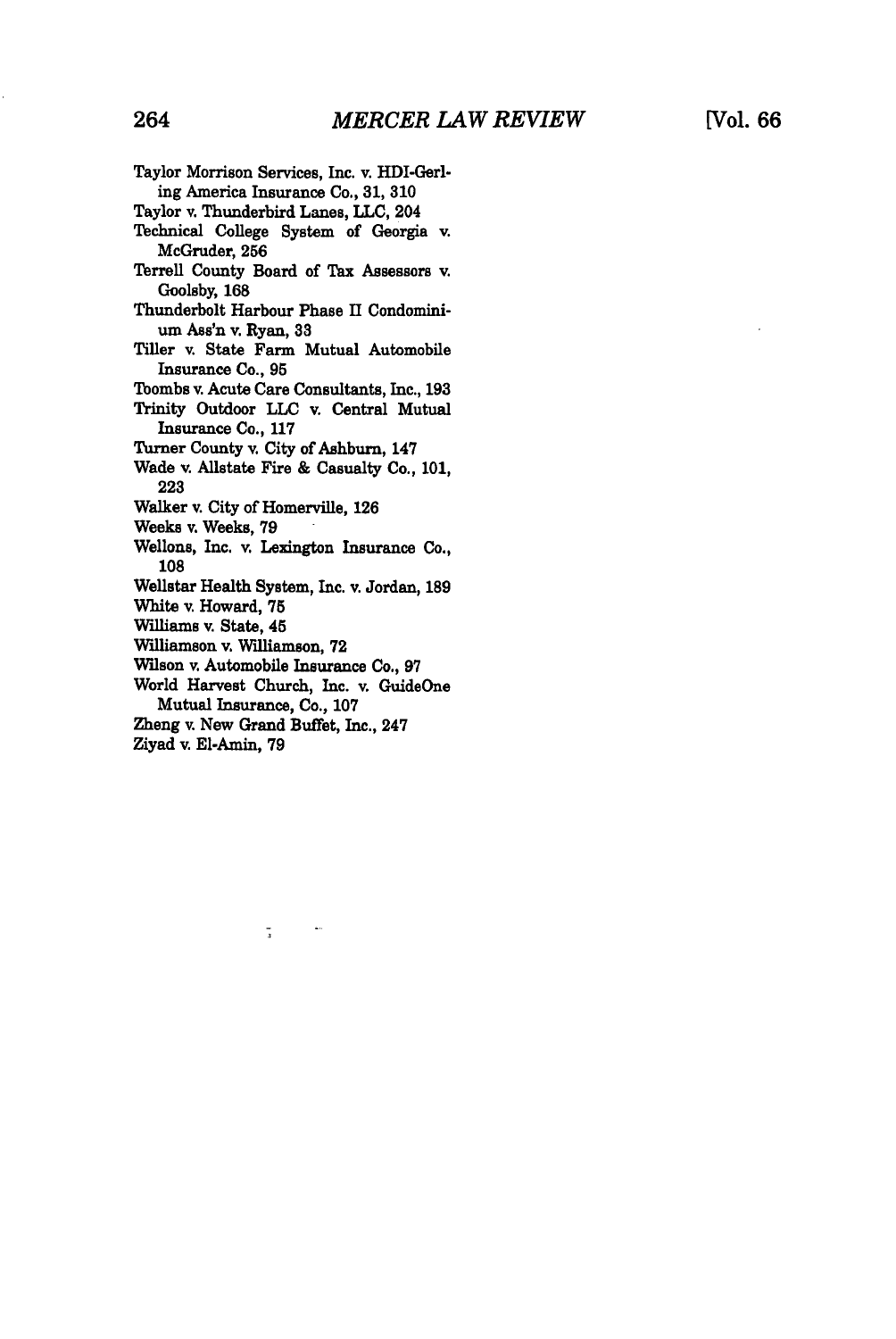| 1. Publication Titl                                                                                                                                                           |             | Statement of Ownership, Management, and Circulation<br><b>STATED STATES</b><br>POSTAL SERVICE e (All Periodicals Publications Except Requester Publications)                                                                                                                       | 2. Publication Mumber   |   |                                                                |                                   | 3. Filing Date                                                        |  |
|-------------------------------------------------------------------------------------------------------------------------------------------------------------------------------|-------------|------------------------------------------------------------------------------------------------------------------------------------------------------------------------------------------------------------------------------------------------------------------------------------|-------------------------|---|----------------------------------------------------------------|-----------------------------------|-----------------------------------------------------------------------|--|
| Mercar Law Review<br>4. Issue Frequency                                                                                                                                       |             |                                                                                                                                                                                                                                                                                    |                         |   | 0 0 1 2 5 - 9 8 7 x<br>5. Number of Issues Published Annually  |                                   | October 1, 2014<br>6. Annual Subscription Price                       |  |
| 4 yearly (fall, winter, spring, summer)<br>four                                                                                                                               |             |                                                                                                                                                                                                                                                                                    |                         |   |                                                                |                                   | \$40                                                                  |  |
| 7. Complete Maling Address of Known Office of Publication (Not printed (Street, city, county, state, and ZaP+49)<br>1400 Coleman Ave., Macon, Bibb County, Georgia 31207-0001 |             |                                                                                                                                                                                                                                                                                    |                         |   |                                                                |                                   | Contact Person<br>Tonna Windham Shaw                                  |  |
|                                                                                                                                                                               |             | 8. Complete Malting Address of Headquarters or General Business Office of Publisher (Not printer)                                                                                                                                                                                  |                         |   |                                                                |                                   | Telephone (include area code)<br>478.301.2622                         |  |
|                                                                                                                                                                               |             | Walter F. George School of Law, Mercer University 1400 Coleman Ave., Macon, Ga. 31207-0001                                                                                                                                                                                         |                         |   |                                                                |                                   |                                                                       |  |
|                                                                                                                                                                               |             | 9. Full Names and Complete Mailing Addresses of Publisher, Editor, and Managing Editor (Do not keeve blank)<br>Publisher (Name and complete mailing address)<br>Walter F. Gaorge School of Law, Mercer University                                                                  |                         |   |                                                                |                                   |                                                                       |  |
|                                                                                                                                                                               |             | 1400 Coleman Ave., Macon, Ga. 31207-0001<br>Editor (Name and complete maling address)                                                                                                                                                                                              |                         |   |                                                                |                                   |                                                                       |  |
|                                                                                                                                                                               |             | Nicholas Garcia, Editor in Chief, Marcer Law Raview, Walter F. George School of Law<br>Marcer University, 1400 Coleman Ave., Macon, Ga. 31207-0001                                                                                                                                 |                         |   |                                                                |                                   |                                                                       |  |
|                                                                                                                                                                               |             | Managing Editor (Name and complete maling address)<br>Chelses Lamb, Senior Managing Editor, Mercer Law Review, Walter F. George School of Law<br>Mercer University, 1400 Coleman Ave., Macon, Ga. 31207-0001                                                                       |                         |   |                                                                |                                   |                                                                       |  |
|                                                                                                                                                                               |             | 10. Overal (Do not lives hiers, if the publication is developy a corporator, plve the name and address of the corporation immediately followed by the<br>Internet and addresses of all disciplination periodic of persent of more                                                  |                         |   |                                                                |                                   |                                                                       |  |
| Full Name                                                                                                                                                                     |             | ch individual owner. If the publication is published by a nonprofit organization, give its name and address.)                                                                                                                                                                      | Complete Maling Address |   |                                                                |                                   | i es trase of                                                         |  |
|                                                                                                                                                                               |             |                                                                                                                                                                                                                                                                                    |                         |   |                                                                |                                   | 31207-0001                                                            |  |
|                                                                                                                                                                               |             | Cárpáration of Marcer University [1400 Coleman Ave., Macon, Ga. 31207-11. Macon, Ga. 31207-11. Macon, Ga. 31207-11.<br>Other Securities, if none, check box                                                                                                                        | * fit Hone              |   |                                                                |                                   |                                                                       |  |
|                                                                                                                                                                               |             | 12. Tax Status (Por completion by nonprofit organizations suthorized to mell at nonprofit rates) (Check one)<br>The purpose, function, and nonprofit status of this organization and the exempt status for federal income tax pur<br>X2 Has Not Changed During Preceding 12 Months |                         |   |                                                                |                                   |                                                                       |  |
| 13. Publication Title                                                                                                                                                         |             | El Has Changed During Preceding 12 Months (Pubbaber must submit explenation of change with this statement)                                                                                                                                                                         |                         |   | 14. Issue Date for Circulation Date Below                      |                                   |                                                                       |  |
| Mercer Law Review                                                                                                                                                             |             |                                                                                                                                                                                                                                                                                    |                         |   |                                                                | $1/15$ ; $4/15$ ; $6/15$ ; $8/15$ |                                                                       |  |
| 15. Extent and Nature of Circulation                                                                                                                                          |             |                                                                                                                                                                                                                                                                                    |                         |   | Average No. Caples<br>Each Isaue During<br>Preseding 12 Months |                                   | No. Copies of Single<br>Insue Published<br>R.<br>arest to Filing Date |  |
|                                                                                                                                                                               |             | e. Total Number of Copies (Net areas run)                                                                                                                                                                                                                                          |                         |   | 688                                                            |                                   | 700                                                                   |  |
|                                                                                                                                                                               | (1)         | Malled Cultide-County Pard Bubscriptions Stated on P8 Porm 3541 (include paid<br>distribution above nominal rate, advertiser's proof copies, and exchange copies)                                                                                                                  | 450                     |   | 456                                                            |                                   |                                                                       |  |
| x, Pald<br>- Circulation<br>- <i>(By Mad</i><br>- end<br>era<br>Outside                                                                                                       | m           | Malled In-County Paid Subscriptions Stated on PS Form 3641 (Include paid<br>distribution above nominal rate, acventiser's proof copies, and exchange copies)                                                                                                                       |                         |   |                                                                |                                   |                                                                       |  |
| the Main                                                                                                                                                                      | ۵ı          | Paid Distribution Outside the Matia Including Sales Through Dealers and Carriers.<br>Street Vendors, Counter Sales, and Other Paid Distribution Outside USPS®                                                                                                                      |                         |   |                                                                |                                   |                                                                       |  |
|                                                                                                                                                                               | (4)         | Paid Datribution by Other Classes of Mail Through the USP&<br>(s.g., First-Class Mail®)                                                                                                                                                                                            |                         |   |                                                                |                                   |                                                                       |  |
|                                                                                                                                                                               |             | c. Total Paid Distribution (Sum of 15b (1), (2), (3), and (4))                                                                                                                                                                                                                     | Þ                       |   | 450                                                            |                                   | 456                                                                   |  |
| s. Free or<br>an<br>Albert                                                                                                                                                    |             | (1) Free or Nominal Rate Outside-County Copies Included on PS Form 3541                                                                                                                                                                                                            |                         |   |                                                                |                                   |                                                                       |  |
| Raia<br>Diatribus<br>(By Mai)<br>and<br><b>Outside</b>                                                                                                                        | Ø)          | Free or Nominal Rate In-County Copies Induded on PS Form 3541                                                                                                                                                                                                                      |                         |   |                                                                |                                   |                                                                       |  |
| the Main                                                                                                                                                                      | 'n,<br>l(4) | Free or Nominal Rate Copies Malad at Other Classes Through the USPS<br>(e.g., First-Class Mali)<br>Free or Nominal Rate Distribution Outside the Mail (Cerriers or other means)                                                                                                    |                         |   |                                                                |                                   |                                                                       |  |
|                                                                                                                                                                               |             | e. Total Free or Hominal Rate Distribution (Sum of 15d (1), (2), (3) and (4))                                                                                                                                                                                                      |                         |   |                                                                |                                   |                                                                       |  |
|                                                                                                                                                                               |             |                                                                                                                                                                                                                                                                                    |                         |   | 195                                                            |                                   | 204                                                                   |  |
|                                                                                                                                                                               |             | f. Total Distribution (Sum of 15c and 15a)                                                                                                                                                                                                                                         | ▶                       |   | 645                                                            |                                   | 660                                                                   |  |
| g. Copies not Distributed (See Instructions to Publishers 84 (page 83))<br>b                                                                                                  |             |                                                                                                                                                                                                                                                                                    |                         |   | 43                                                             |                                   | 40                                                                    |  |
| h. Total (Sum of 15/ and gl                                                                                                                                                   |             |                                                                                                                                                                                                                                                                                    |                         |   | 688                                                            |                                   | 200                                                                   |  |
| I. Percent Paid<br>(15c divided by 15f limes 100)<br>B<br>16. Electronic Copy Circulation                                                                                     |             |                                                                                                                                                                                                                                                                                    |                         |   | 692                                                            |                                   | 692                                                                   |  |
| None                                                                                                                                                                          |             |                                                                                                                                                                                                                                                                                    |                         |   | Average No. Copies<br>Each issue During<br>Preceding 12 Month  |                                   | No. Copies of Single<br>ssue Publish<br><b>Nearest to Filing Date</b> |  |
| s. Paid Electronic Copies                                                                                                                                                     |             |                                                                                                                                                                                                                                                                                    |                         | Þ |                                                                |                                   |                                                                       |  |
| b. Total Paid Print Copies (Line 15c) + Paid Electronic Copies (Line 16a)<br>Þ                                                                                                |             |                                                                                                                                                                                                                                                                                    |                         |   |                                                                |                                   |                                                                       |  |
| c. Total Print Distribution (Line 157) + Paid Electronic Copies (Line 16a)<br>▶<br>d. Percent Paid (Both Print & Electronic Copies) (18b divided by 18c × 100)                |             |                                                                                                                                                                                                                                                                                    |                         |   |                                                                |                                   |                                                                       |  |
|                                                                                                                                                                               |             |                                                                                                                                                                                                                                                                                    |                         |   |                                                                |                                   |                                                                       |  |
|                                                                                                                                                                               |             | □ I certify that \$0% of all my distributed copies (electronic and print) are paid above a nominal price.<br>17. Publication of Statement of Ownership                                                                                                                             |                         |   |                                                                |                                   |                                                                       |  |

23 if the public Publication not required. ion is a general pu<br>66–1 ation, publication of this statement is required. Will be printed Issue of this publication. Fall 2014 in the

man on the decid, region to great lines. a come  $\overline{18.56}$ l

Constylent as informator for the contract of the contract of the contract of the function of the Form 3526, July 2014 imatoy funished on the form is the and complete. I understand that anyons who furnitives false or missacing information on this form<br>His of information requested on the form may be subject to criminal senctions (mickeling

PRIVACY NOTICE: See our privacy policy on www.usps.com.

 $\begin{array}{|c|c|}\n\hline\n\text{Data} & 10 - 1 - 14 \\
\hline\n\end{array}$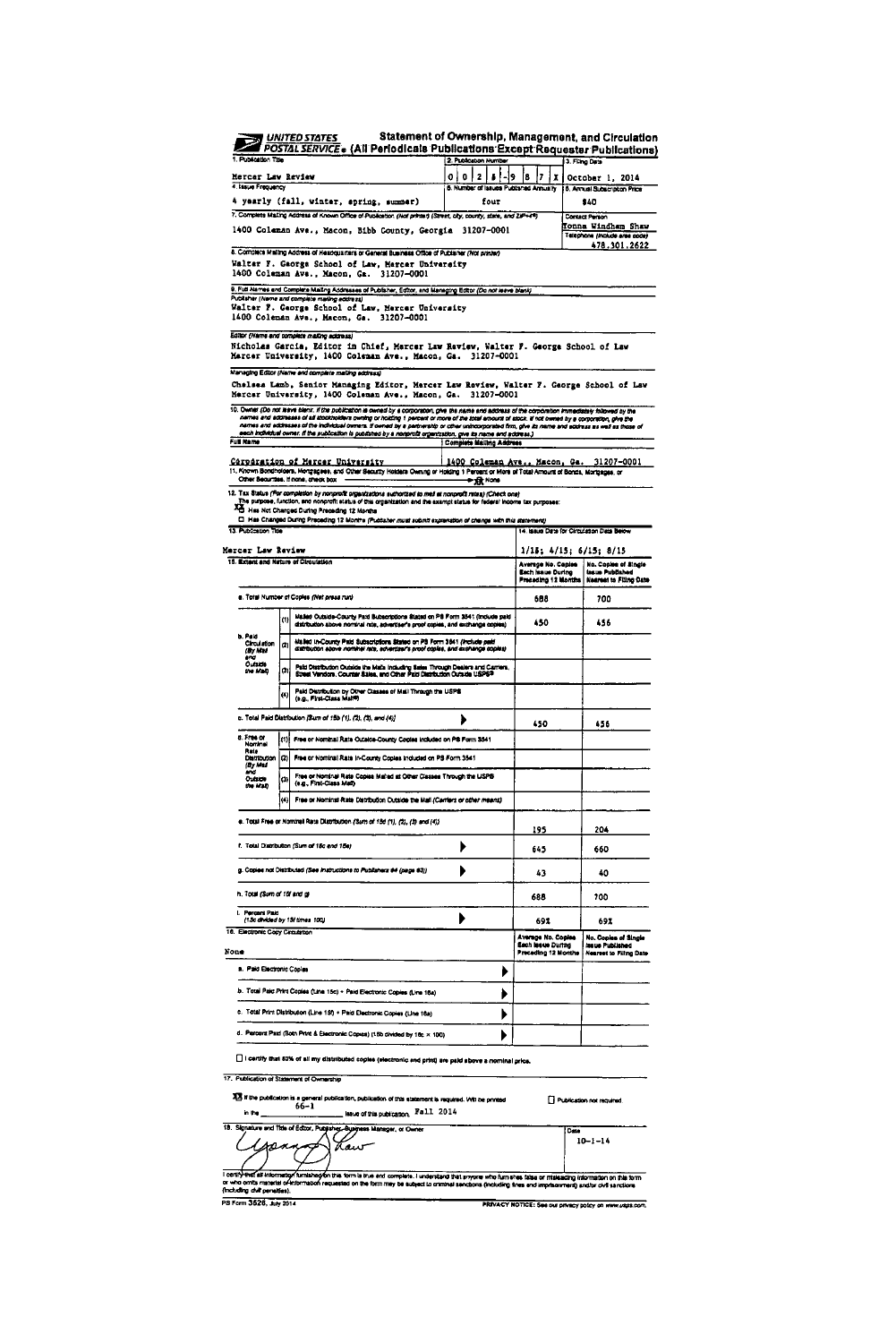*"Georgia's Oldest Law Review"*

*Mercer Law Review* is published four times a year: Fall, Winter, Spring, and Summer. Since its inception in 1949, *Mercer Law Review* has served as an invaluable aid to practitioners as well as providing a great service to the academic community.

This year's issues:

- Volume 66, Number 1: ANNUAL SURVEY OF GEORGIA LAW-A review of recent decisions in major areas of Georgia Law. This Survey consists of articles on Administrative Law, Business<br>Associations, Criminal Law, Evidence, Real Property, and Trial Practice and Procedure, as well<br>as many other topics. This year's Shaw for her forty years of service to the *Mercer Law Review.*
- Volume 66, Number 2: ARTICLES-This year's publication explores a number of exciting topics. Two articles address the area of law and literature: One compares the seminal United States Supreme Court cases on confessions to how Fyodor Dostoevsky treats confessions in *The Brothers Karamazov;* a second looks at how the recently popular comic book series *The Walking Dead* can be used in the law school classroom. A third article examines the Supreme Court's embrace of the "diversity rationale" and the role it plays for the principle of equal protection<br>and a vision of pluralist democracy. A fourth article looks at the way market characteristics<br>facilitate consumer exploitatio writing and research to a generation of law students who are accustomed to researching on the internet.
- Volume 66, Number 3: LEAD ARTICLES-"The Scholarship and Teaching of Jack Sammons." Jack Sammons has perhaps been the most prolific scholar in the history of the Walter F. George School of Law at Mercer University. His academic work spanned the fields of clinical education, legal discourse, ethics, professionalism, religion, philosophy, and rhetoric. His teaching in these fields has had an impact on three generations of students. Jack's recent retirement has rend a hole in the very university community as a whole. These articles celebrate, honor, and explore the influence of Professor Sammons on students, scholars, and the legal community, and also expound on topics within Professor Sammons' scholarship.
- Volume 66, Number 4: ELEVENTH CIRCUIT SURVEY-A review of recent decisions in major areas of federal law in the Eleventh Circuit. The survey consists of articles on Antitrust, Bankruptcy, Constitutional Civil Rights, Criminal Practice and Procedure, Employment<br>Discrimination, Environmental Law, Evidence, Federal Sentencing Guidelines, Federal<br>Taxation,Health Care, Immigration,Intellectual Proper
- Cumulative Index—As a service to the Review's readership, the Mercer Law Review published a cumulative index covering Volumes 1-56. The Index is divided into seven sections: an Author Index; an Index to the Annual Survey o Current Eleventh Circuit Law; a Table of Cases Noted; a Title Index to Leads and Articles Edition; a Title Index to Student Comments and Notes; and a Topical Index to Lead & Articles Editions, Special Contributions, and Student Articles.

| To enter your subscription mail the form below to:                | <b>Mercer Law Review</b><br><b>Mercer University</b><br>Macon. Georgia 31207 |
|-------------------------------------------------------------------|------------------------------------------------------------------------------|
| Please enter my subscription to the Mercer Law Review as follows: |                                                                              |
| Arrupal Course of Conneis Law                                     | \$15.00                                                                      |

**\*GEORGIA RESIDENTS PLEASE ADD APPLICABLE SALES TAX.** Please make checks payable to **Mercer Law Review.**

**NAME**

| <b>ADDRESS</b> |              | <b>COUNTY</b> |
|----------------|--------------|---------------|
| <b>CITY</b>    | <b>STATE</b> | ZIP CODE      |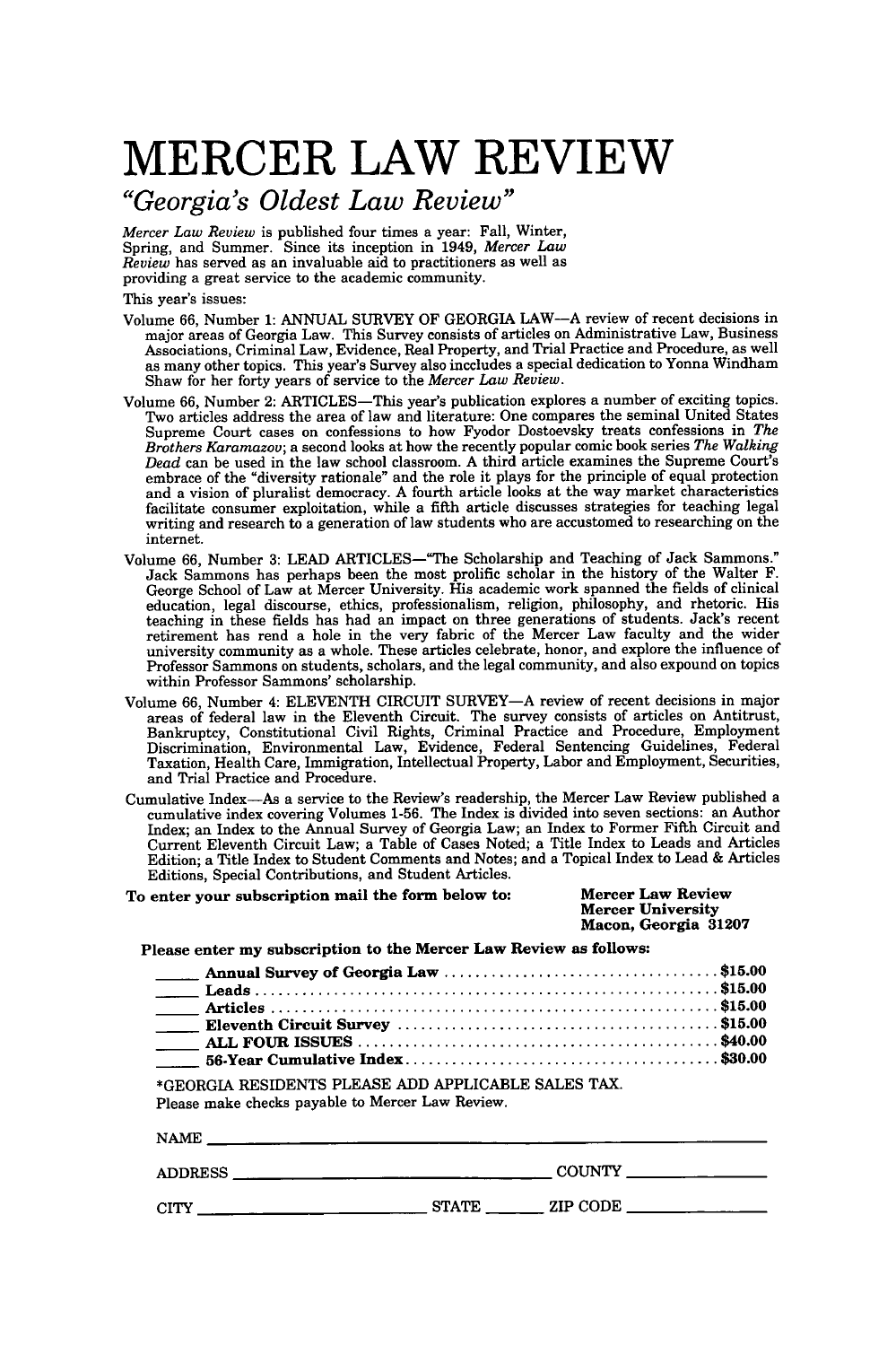

 $\Delta \sim 1$ 

 $***$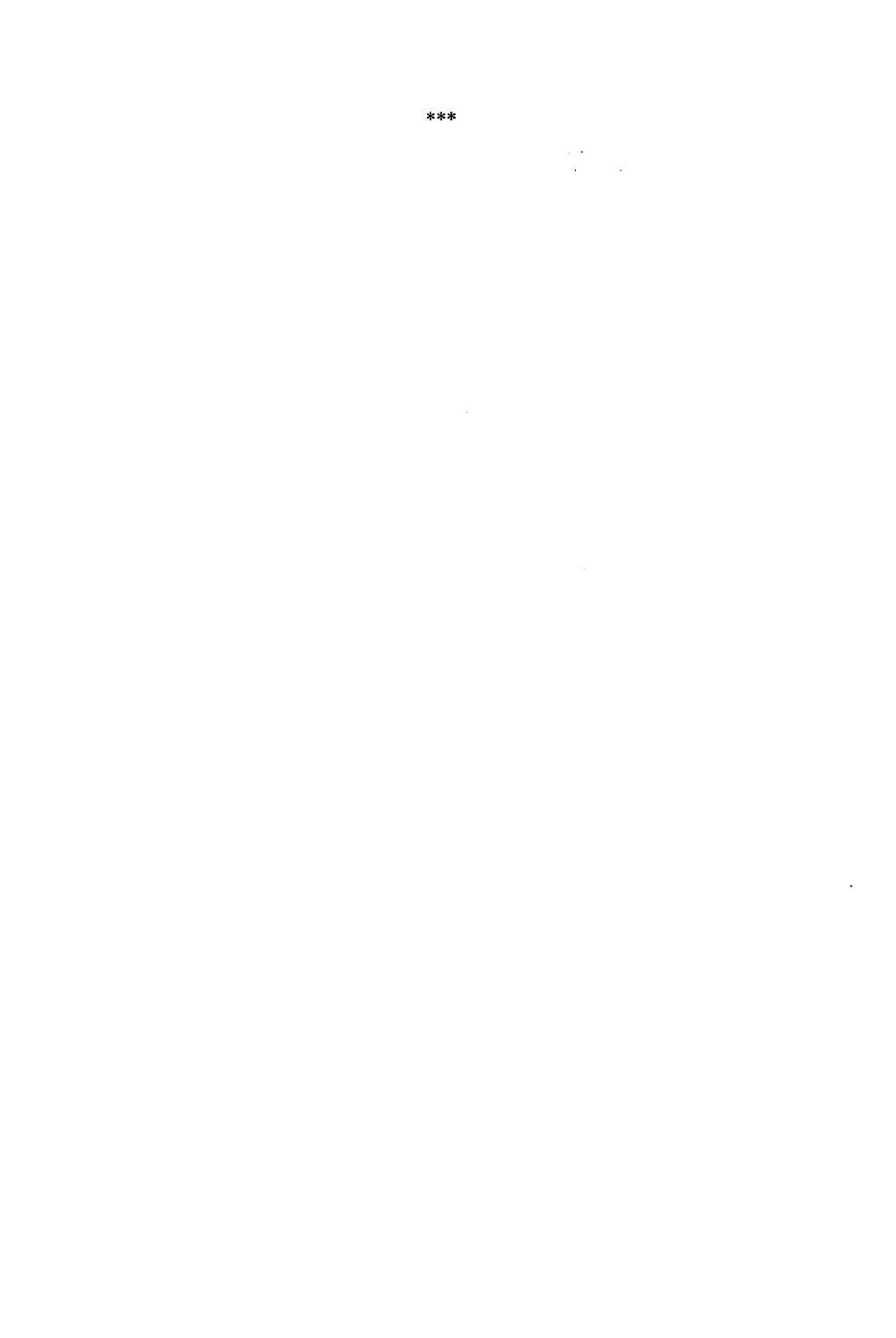

 $\label{eq:2.1} \frac{1}{\sqrt{2\pi}}\int_{0}^{\infty}\frac{1}{\sqrt{2\pi}}\left(\frac{1}{\sqrt{2\pi}}\right)^{2\alpha} \frac{1}{\sqrt{2\pi}}\int_{0}^{\infty}\frac{1}{\sqrt{2\pi}}\frac{1}{\sqrt{2\pi}}\frac{1}{\sqrt{2\pi}}\frac{1}{\sqrt{2\pi}}\frac{1}{\sqrt{2\pi}}\frac{1}{\sqrt{2\pi}}\frac{1}{\sqrt{2\pi}}\frac{1}{\sqrt{2\pi}}\frac{1}{\sqrt{2\pi}}\frac{1}{\sqrt{2\pi}}\frac{1}{\sqrt{2\pi}}\frac{$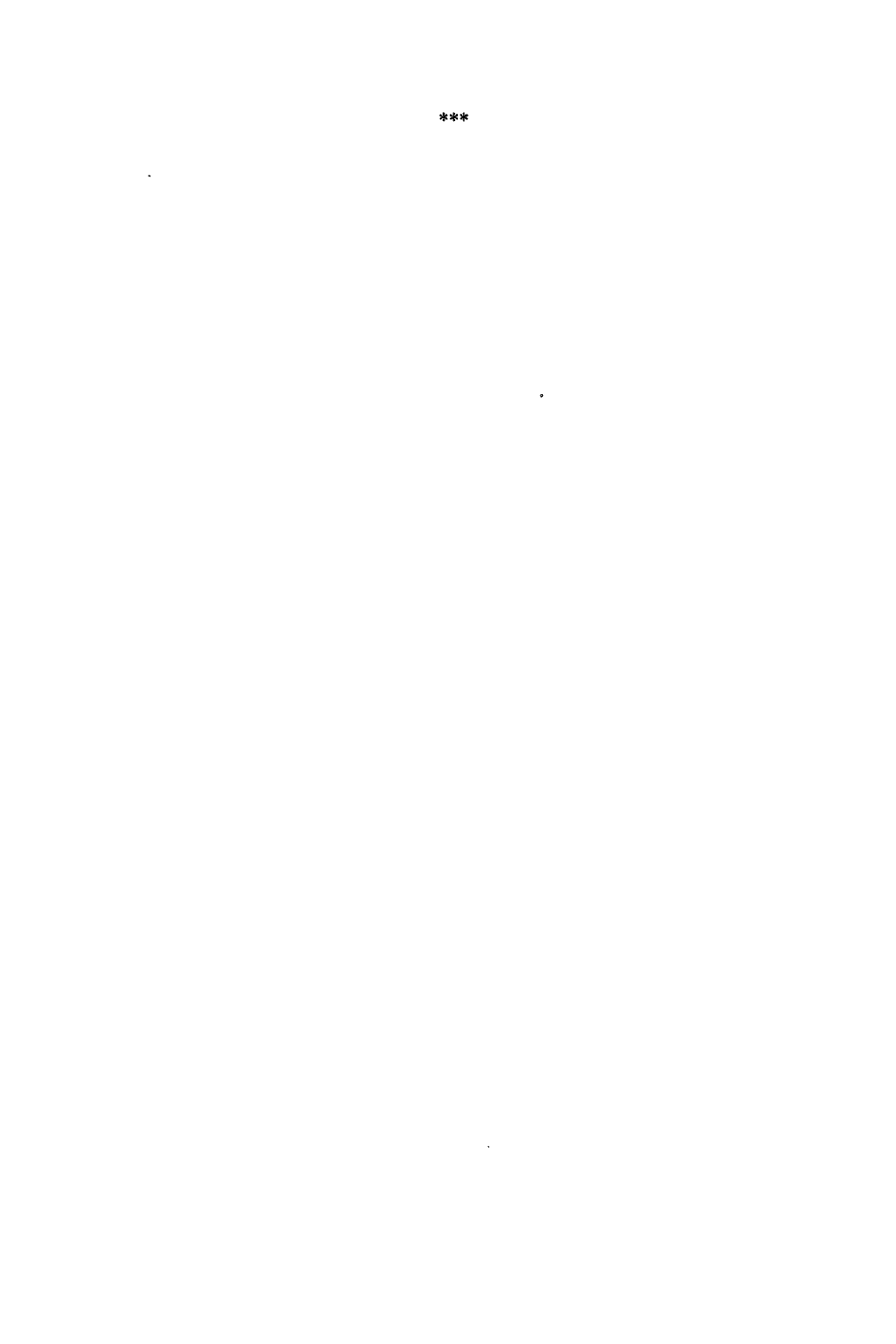$***$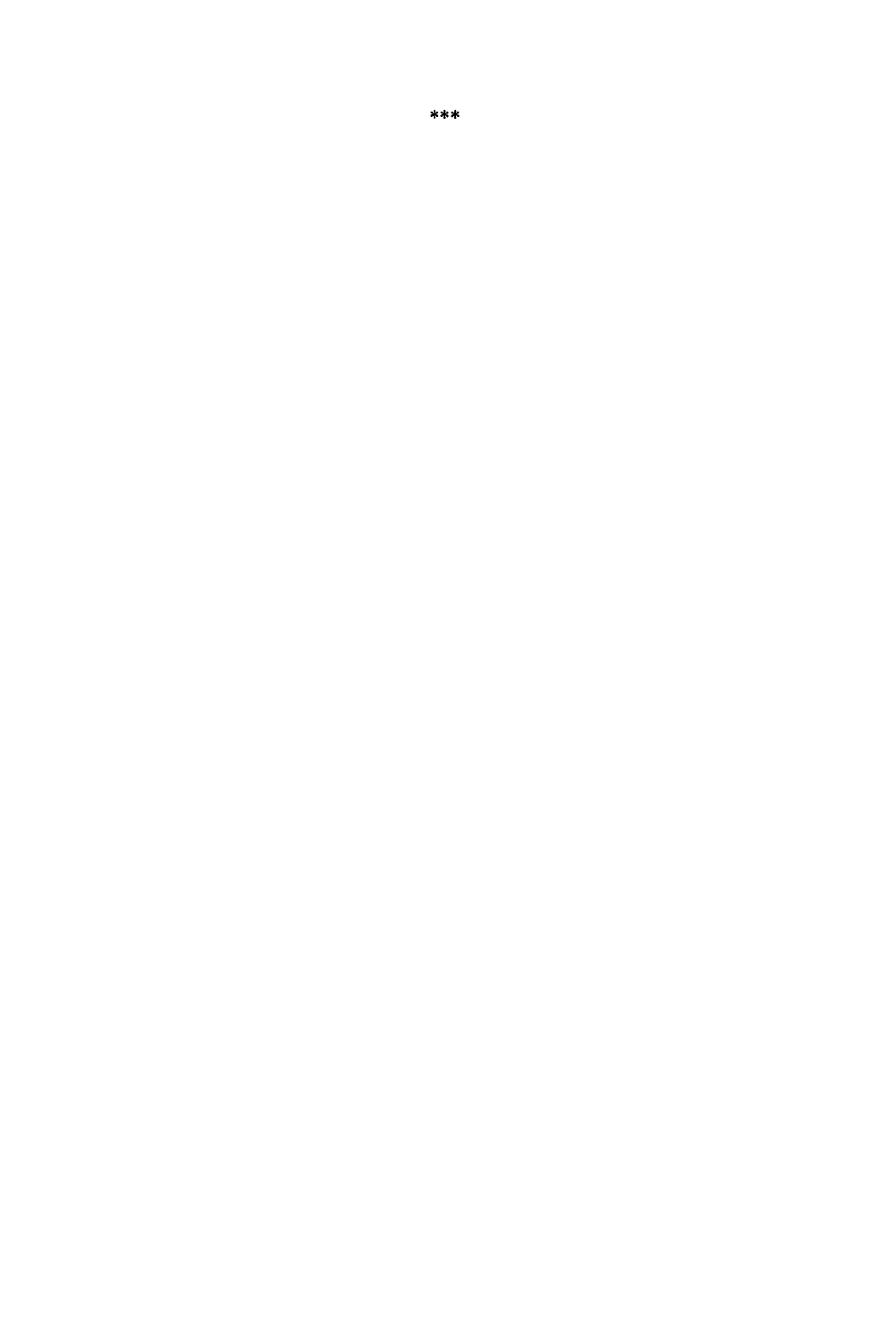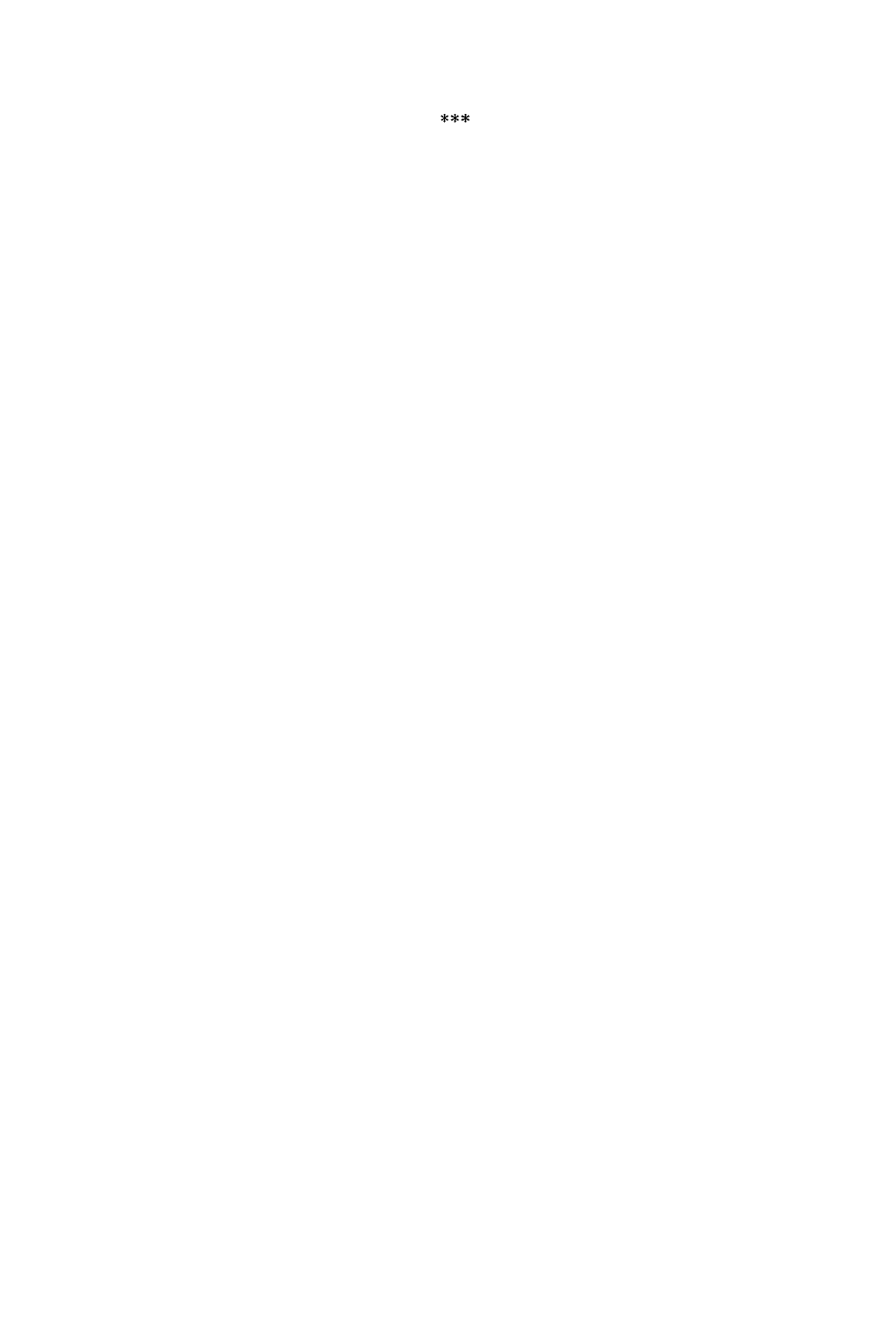# MERCER LAW REVIEW Walter F. George **School** of Law



# **Lead Articles Edition**

## **The Scholarship and Teaching of Jack Sammons**

**A Symposium of the Mercer Law Review Friday, October 3, 2014**

WINTER **<sup>2015</sup> NUMBER 2 VOLUME 66**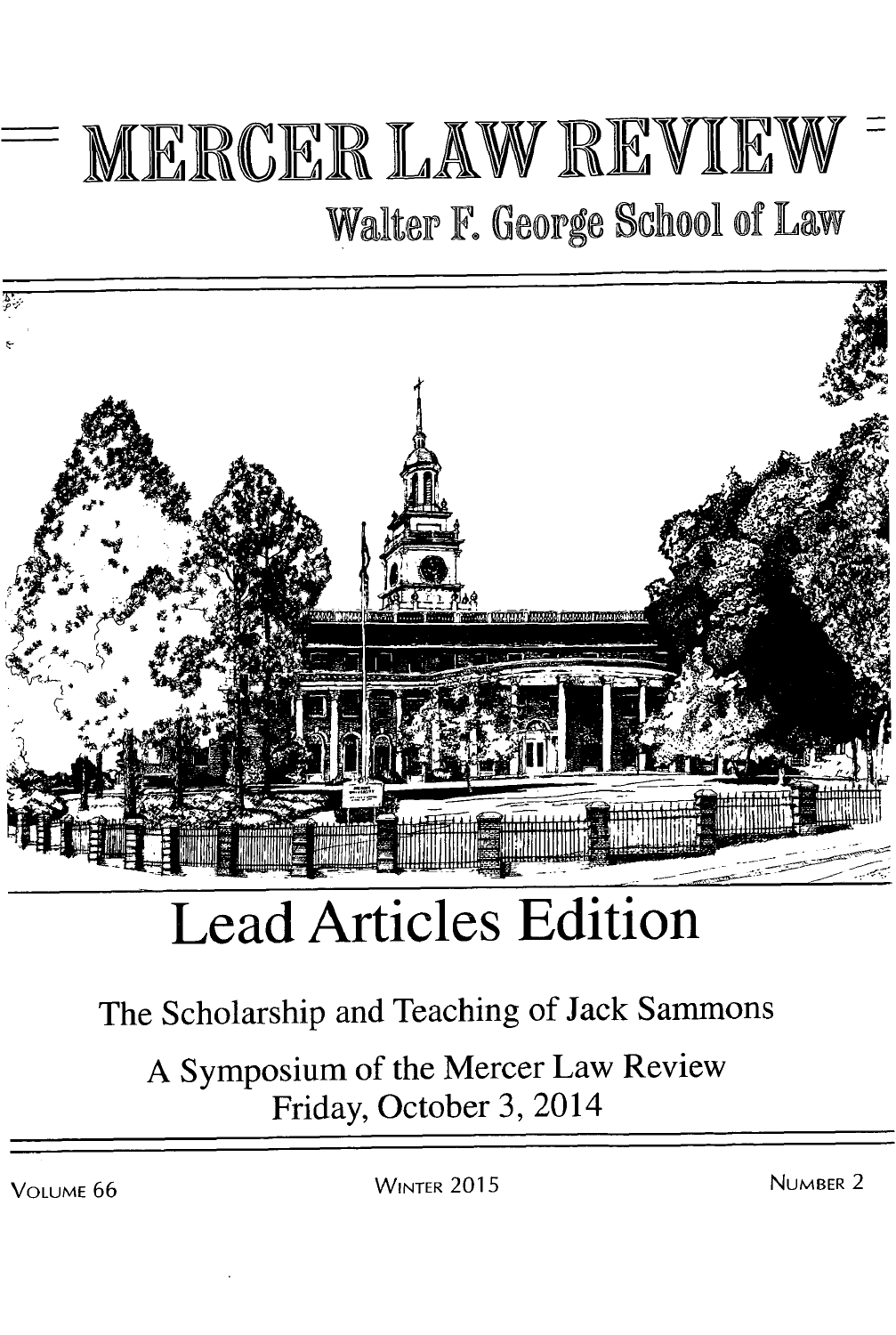## *OFFICERS OF MERCER UNIVERSITY*

William **D.** Underwood, **J.D.** *President*

> R. Kirby Godsey, Ph.D. *Chancellor*

**D.** Scott Davis, Ph.D. *Provost*

James **S.** Netherton, Ph.D. *Executive Vice President for Administration and Finance*

Larry **D.** Brumley *Senior Vice President for Marketing and Communications and Chief of Staff*

Penny L. Elkins, Ph.D. *Senior Vice President for Enrollment Management*

John **A.** Patterson *Senior Vice President for University Advancement*

William **G.** Solomon, **IV, J.D.** *Senior Vice President and General Counsel*

> Richard V. Swindle, Ph.D. *Senior Vice President for Atlanta*

## *WALTER F GEORGE SCHOOL OF LAW*

Daisy Hurst Floyd *Dean, Walter F. George School of Law*

Mark L. Jones *Faculty Advisor, Mercer Law Review*

Nicholas Garcia *Editor in Chief, Mercer Law Review*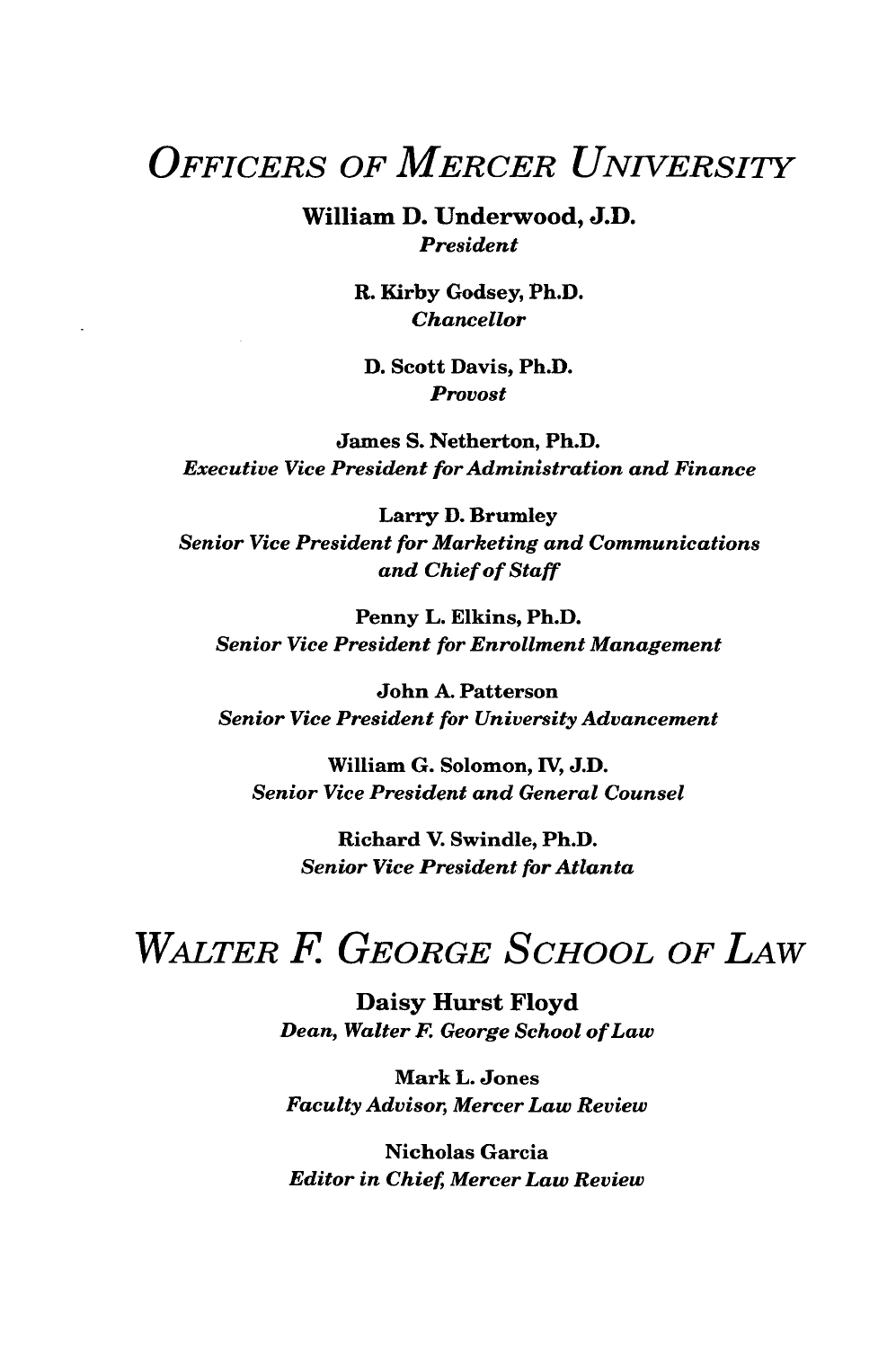

### **VOLUME** LXVI **2015**



#### WALTER F. **GEORGE SCHOOL** OF LAW MERCER UNIVERSITY MACON, GEORGIA

COPYRIGHT **(9)** 2015 WALTER F. GEORGE SCHOOL OF LAW, MERCER UNIVERSITY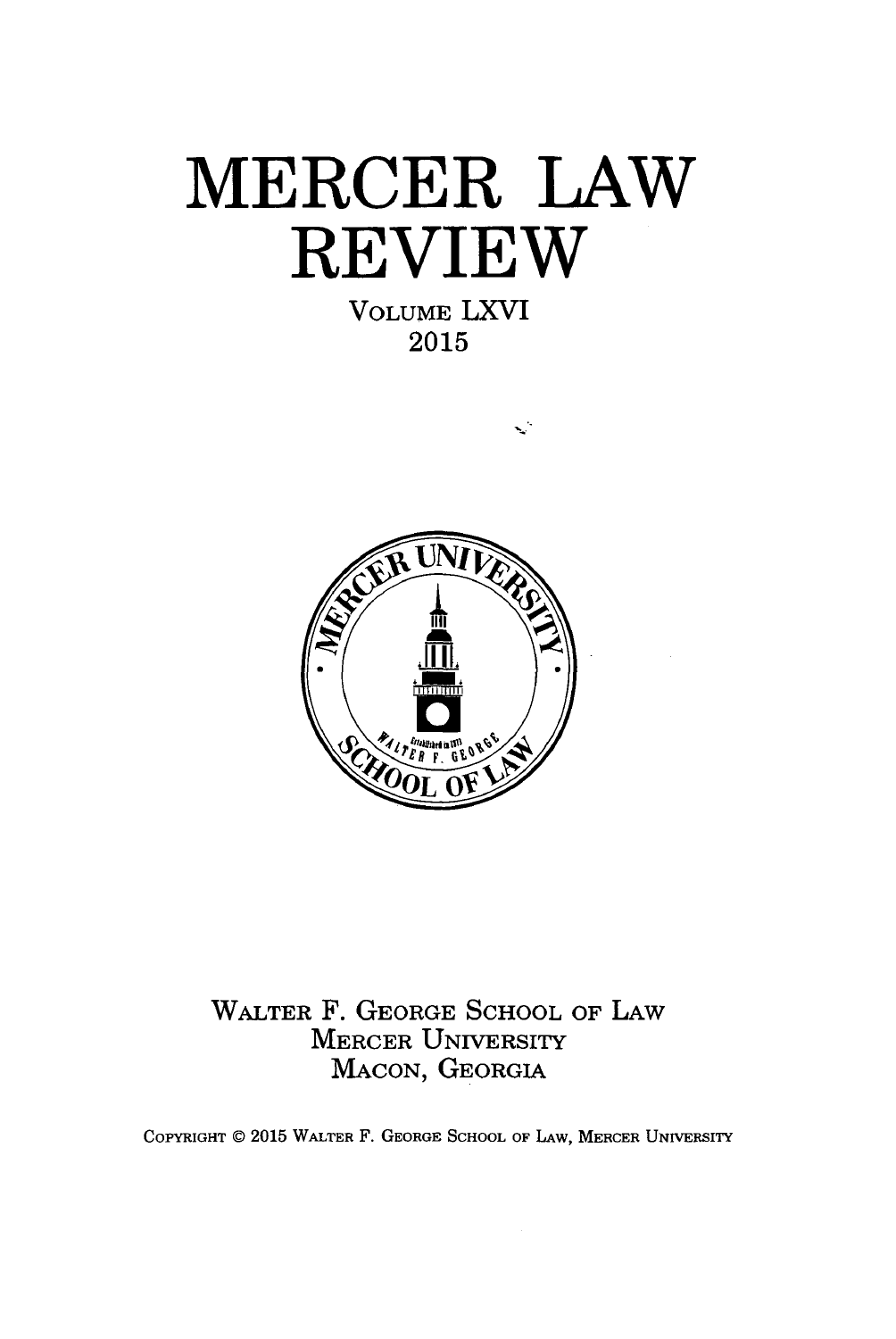#### WALTER F. **GEORGE** SCHOOL OF LAW **MERCER UNIVERSITY**

- GENERAL INFORMATION. *Mercer Law Review* is edited and published by students of the Walter F. George School of Law of Mercer University. *Mercer Law Review* was founded in 1949. It is the oldest continually published law review in Georgia.
- ISSUES. *Mercer Law Review* (ISSN 0025-987X) is published four times a year: *Annual Survey of Georgia Law* (Fall), *Articles* (Winter), *Lead Articles* (Spring), and *Annual Eleventh Circuit Survey* (Summer). The issues appear, respectively, in January, March, May, and July. Copies are available at \$15.00 for survey volumes and \$15.00 for Leads and Articles volumes.
- INDICES. Each issue of the *Mercer Law Review* contains a table of cases. A full index of each volume (all four issues) is published in the *Annual Eleventh Circuit Survey.* A cumulative index for volumes I through LVI has been published. Copies are available at a cost of \$30.00 each.
- SUBSCRnPrIONs. Annual subscriptions are available to all four issues (\$40.00), to the *Annual Survey of Georgia Law* (\$15.00), to the *Annual Eleventh Circuit Survey* (\$15.00), and to both Survey issues (\$30.00). Subscriptions are payable in advance and are renewed automatically unless notice to the contrary is received by August 1st. Single copies of the Lead and Articles issues are available at \$15.00 each. Subscriptions to only the Lead and Articles issues are not available. Single copies of the Survey issues are available at \$15.00 each; orders must be clearly marked "Single Copy." Georgia residents should add the appropriate state, local, and special district taxes. All domestic subscriptions are sent via periodicals mail. Foreign subscriptions are sent via surface mail. Subscribe online at http://www.law.mercer.edu/academics/law review/subscribe.cfm
- BACK **ISSUES,** REPRINTS, **AND** MICROFILM. For back stock, reprints, or microfilm of *Mercer Law Review,* contact: William S. Hein & Co., Inc., 1285 Main Street, Buffalo, NY 14209 or call (800) 828-7571 or (716) 882-2600.
- MISSING **AND** IMPERFECT COPIES. Replacement copies will be sent to subscribers who report missing or imperfect copies of *Mercer Law Review* within six months of the publication date. Mercer Law Review regrets that it cannot replace copies not reported missing or imperfect within six months of publication.
- CORRESPONDENCE. Unless indicated otherwise, please address all correspondence to: Publishing Coordinator, Mercer Law Review, Walter F. George School of Law, Mercer University, Macon, Georgia 31207, or contact us at our e-mail address lawreview@mercer.edu or visit our website: http://www.law. mercer.edu/academics/lawreview/index.cfm. Editorial Board at (478) 301-2624 or our Business Office at (478) 301-2622.
- POSTMASTER: Send change of address to: Publishing Coordinator, Mercer Law Review, Walter F. George School of Law, Mercer University, 1021 Georgia Avenue, Macon, Georgia 31207.
- PERIODICALS **POSTAGE** PAID **AT MACON,** GEORGIA, **AND AT** ADDITIONAL MAILING OFFICES.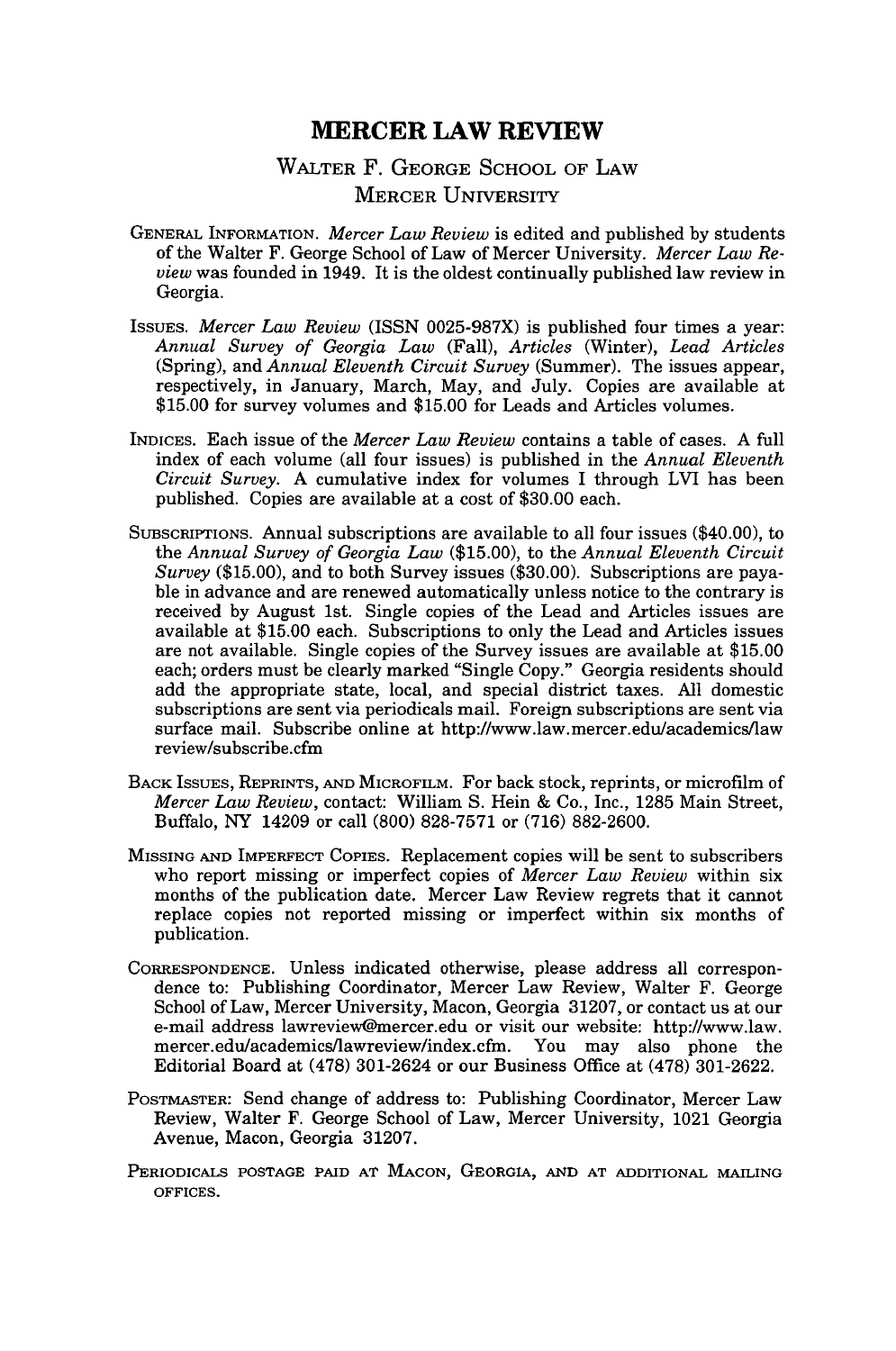#### WALTER F. **GEORGE SCHOOL** OF LAW MERCER **UNIVERSITY**

- UNSOLICITED MANUSCRIPTS. *Mercer Law Review* welcomes the submission of unsolicited manuscripts. Submissions should be triple-spaced. Citations should conform to THE BLUEBOOK (19th ed. 2010). Please enclose a self-addressed, stamped envelope for acknowledgment. *Mercer Law Review* will endeavor to notify authors of its decision within six weeks. Manuscripts will not be returned unless sufficient return postage is included with the original submission. Please address unsolicited manuscripts to: Articles Editor, Mercer Law Review, Walter F. George School of Law, Mercer University, Macon, Georgia 31207. Unsolicited manuscripts can be submitted online at http:// www.law.mercer.edu/academics/lawreview/index.cfm
- MICROFORMS. Microform reproductions of all volumes of *Mercer Law Review* are available from University Microfilms International, 300 North Zeeb Road, Ann Arbor, Michigan 48106, or 30/32 Mortimer Street, London WIN 7RA, England.
- PERMISSION TO REPRINT FOR EDUCATIONAL USE ONLY. Except where otherwise expressly provided, *Mercer Law Review* and the author of each article, casenote, or comment in this issue of *Mercer Law Review* grants permission to duplicate that article, casenote, or comment for educational use, provided that (1) copies are distributed at or below cost; (2) the author and *Mercer Law Review* are identified; and (3) proper notice of copyright is affixed to each copy.
- CARL VINSON MEMORIAL LECTURE. The annual Carl Vinson Memorial Lecture Series was created in 1982 in honor and memory of the Honorable Carl Vinson, a distinguished alumnus of the Mercer Law School who served his country for fifty years as a member of Congress. The purpose of the Lecture Series is to provide lectures of the very highest quality on legal and lawrelated subjects for the students and faculty of the law school, alumni and friends of the School of Law and Mercer University, and the general public. The Vinson Lectures are periodically published in *Mercer Law Review.*
- MERCER LAW REVIEW ASSOCIATION. All alumni of *Mercer Law Review* are members of the Mercer Law Review Association. Friends of *Mercer Law Review* may become adjunct members of the Mercer Law Review Association by application.
- DISCLAIMER OF OPINION. Opinions expressed in any part of MERCER LAW REVIEW are those of the individual contributors and are not presented as the views of Mercer Law Review, the Walter F. George School of Law, or Mercer University.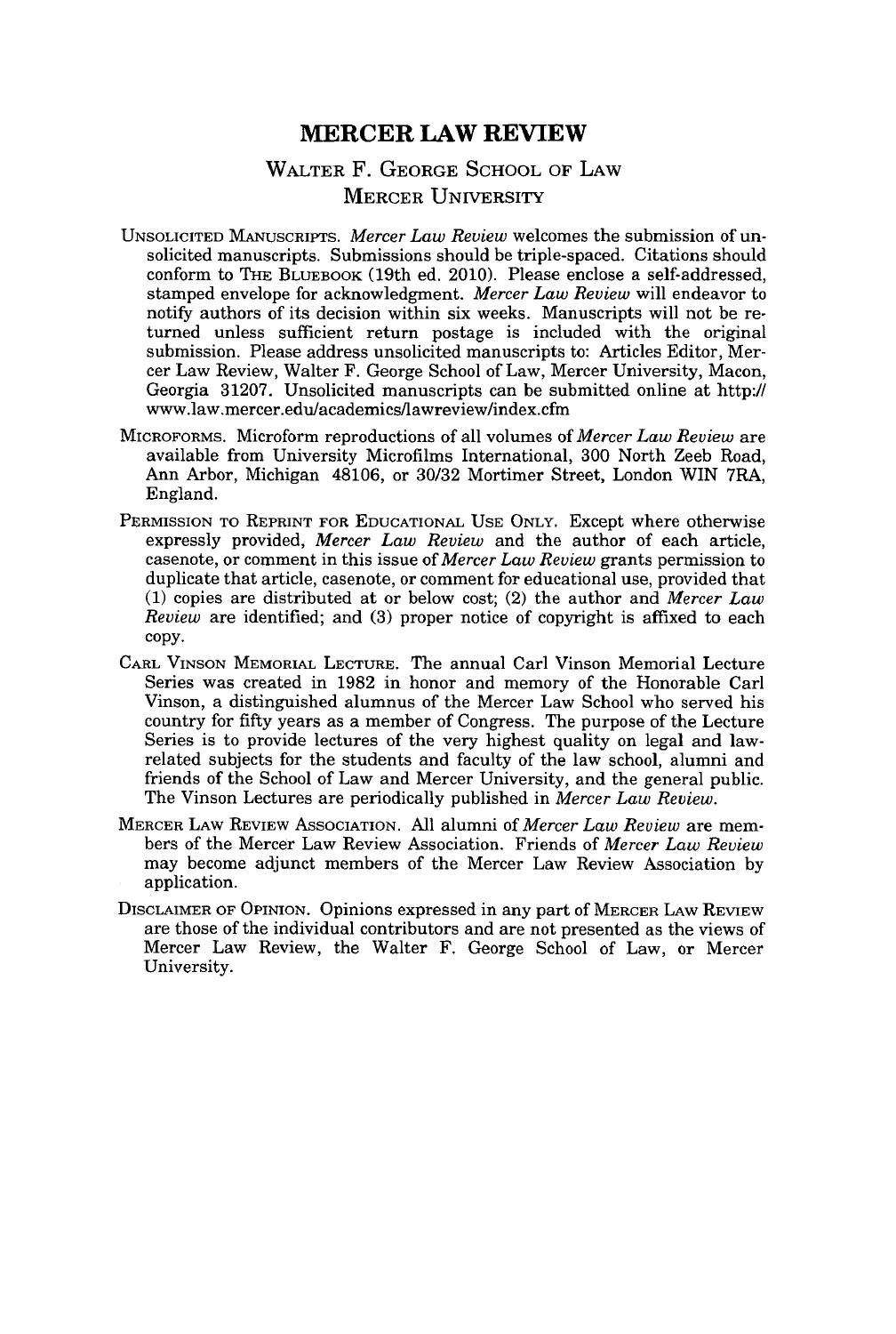#### **WALTER F. GEORGE SCHOOL OF LAW**

#### MERCER UNIVERSITY

- GENERAL INFORMATION. The Walter F. George School of Law of Mercer University is located in Macon, Georgia, about 80 miles south of Atlanta. As you think about what kind of law school is the best fit for you, consider Mercer Law School has been graduating practice ready lawyers who uphold the highest ideas of the legal profession since 1873. With its distinctive Woodruff Curriculum and a total student body of roughly 430, Mercer Law School provides an educational environment that fosters in-depth learning, a candid and lively exchange of views, and a genuine sense of community and collegiality.
- DEGREES AWARDED. The study of law at the Walter F. George School of Law consists of a three-year program directed toward the J.D. degree. Ajoint J.D.- M.B.A. program is offered in conjunction with Mercer's Stetson School of Business and Economics. In addition, the law school offers a Business Certificate Program and a Legal Writing Certificate Program. The Law School offers an LL.M. Degree in Federal Criminal Practice and Procedure-the only program in the nation designed for law school graduates seeking to prepare themselves for federal criminal practice as a prosecutor, Federal Defender, or private defense counsel. Please see our website for more details at www.law.mercer.edu.
- ADMISSIONS. As a top provider of legal education, Mercer Law School is selective in admissions. Our admissions process aims to select from the applicant pool students who will contribute to our academic community during their three years of legal education and, ultimately, to society and the legal profession. Persons interested in applying for admission to the Walter F. George School of Law may access information at www.law.mercer.edu or email the Admissions Office at admissions@law.mercer.edu. You may also contact us directly at (478)301-2605. Any correspondence by mail should be addressed to: Mercer University School of Law, Office of Admissions, 1021 Georgia Avenue, Macon, Georgia 31207.
- LAW LIBRARY. The Furman Smith Law Library has a staff of thirteen, including six professional librarians. The librarians provide extensive instruction in both print and electronic research as part of the curriculum. The library's collection includes over 350,000 volumes in books and microforms as well as a wide array of legal and non-legal electronic resources. Carrels, tables, soft seating, "smart" study rooms and a technology lounge are available to law students. Throughout the library and law school, students have wireless access to the library and law school network via their personal laptops. The library's web site features an extensive collection of annotated links to Georgia and federal legal research materials. For more information about the library visit www.law.mercer.edullibrary.
- CAREER SERVICES OFFICE. Employers who are interested in interviewing students and graduates of the Walter F. George School of Law are invited to contact the Career Services Office. Upon request, the Career Services Office will be happy to forward resumes, arrange on-campus interviews, or assist employers in any other way. Address correspondence to: Career Services Office, Mercer University School of Law, 1021 Georgia Avenue, Macon, Georgia 31207. Telephone (478) 301-2615. FAX (478) 301-2287. Employers may also contact the Career Services Office via email at careerservices@law.mercer.edu.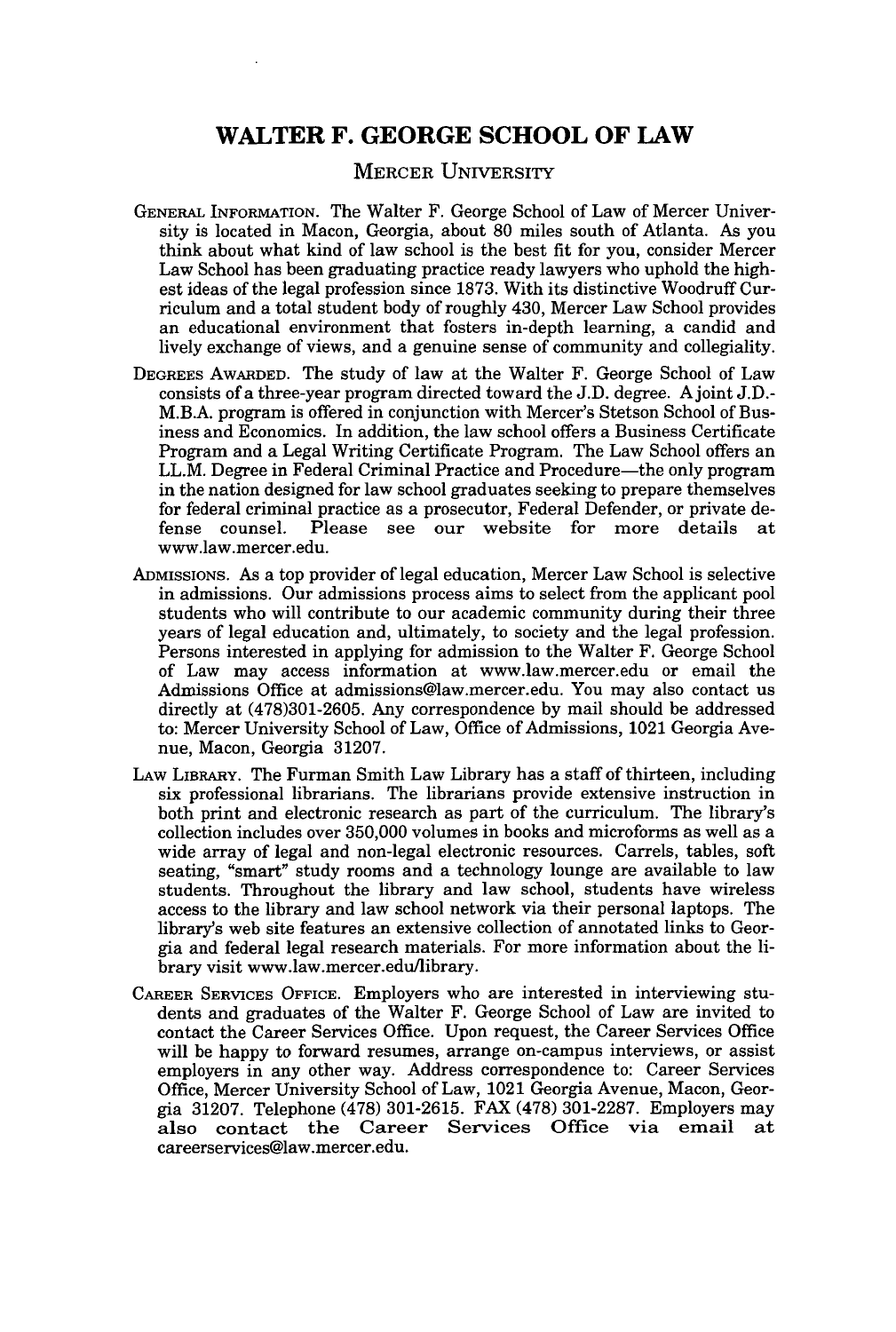*Member of the National Conference of Law Reviews, Inc.*

Volume **66** Winter **2015** Number 2

#### **BOARD OF EDITORS**

NICHOLAS **J.** GARCIA *Editor in Chief*

**CHELSEA** M. LAMB *Senior Managing Editor*

I. WILLIAM DROUGHT, III *Managing Editor*

PATRICK **N.** SILLOWAY *Managing Editor*

**CAMERON** H. **A. SAUNDERS** *Lead Articles Editor*

TIFFANY NICOLE WATKINS *Georgia Survey Editor*

KARISSA O'KEEFE *Articles Editor*

ERIN **BITTICK** *Eleventh Circuit Survey Editor*

ELIZABETH **E.** LAMBERT *Student Writing Editor*

MARY KATE SILLOWAY *Administrative Editor*

#### MEMBERS

NATASHA S.L. BANKS JAMES F. BANTER TYLER P. BISHOP EBONY **J.** BROWN JAMES **D.** BROWN LOUIE W. CARMON II MELODY L. CHAPMAN THOMAS A. CHAPPELL JOSEPH S. CLARK CAITLIN S. COLLEY BRITTANY **DANT** LAURA K. DIBIASE

J. MICAH DICKIE **KATHRYN S. DUNNAM** EMILY L. **EvETT** HILLARY L. FREESMEIER M. ELIZABETH GILCHRIST DAVID J. GREENBERG L. TAYLOR HAMRICK B. **CAMILE** HART ROBERT B. HERMAN HARRIS K. **HOWARD** FAITH **S.** HUDSON JOHN L. JOHNSON **STEVEN** L. **JONES**

TOMIYA LEWIS DANIELLE MATRICARDI **ALISA MYERS** LARISSA L. OLLIvIERRE MEGAN PATTERSON LEONARD S. RIEPE LESLEY M. **ROWE** BRITTANY M. **SAMMONS** H. **THOMAS** SHAW RACHEL R. **TURNBULL** PATRICIA-ANNE UPSON DAVID M. WOLFE

**FACULTY ADVISOR** MARK JONES

**ADMINISTRATIVE SECRETARY CHERIE SHAW JUMP**

**PUBLISHING COORDINATOR YONNA WINDHAM SHAW**